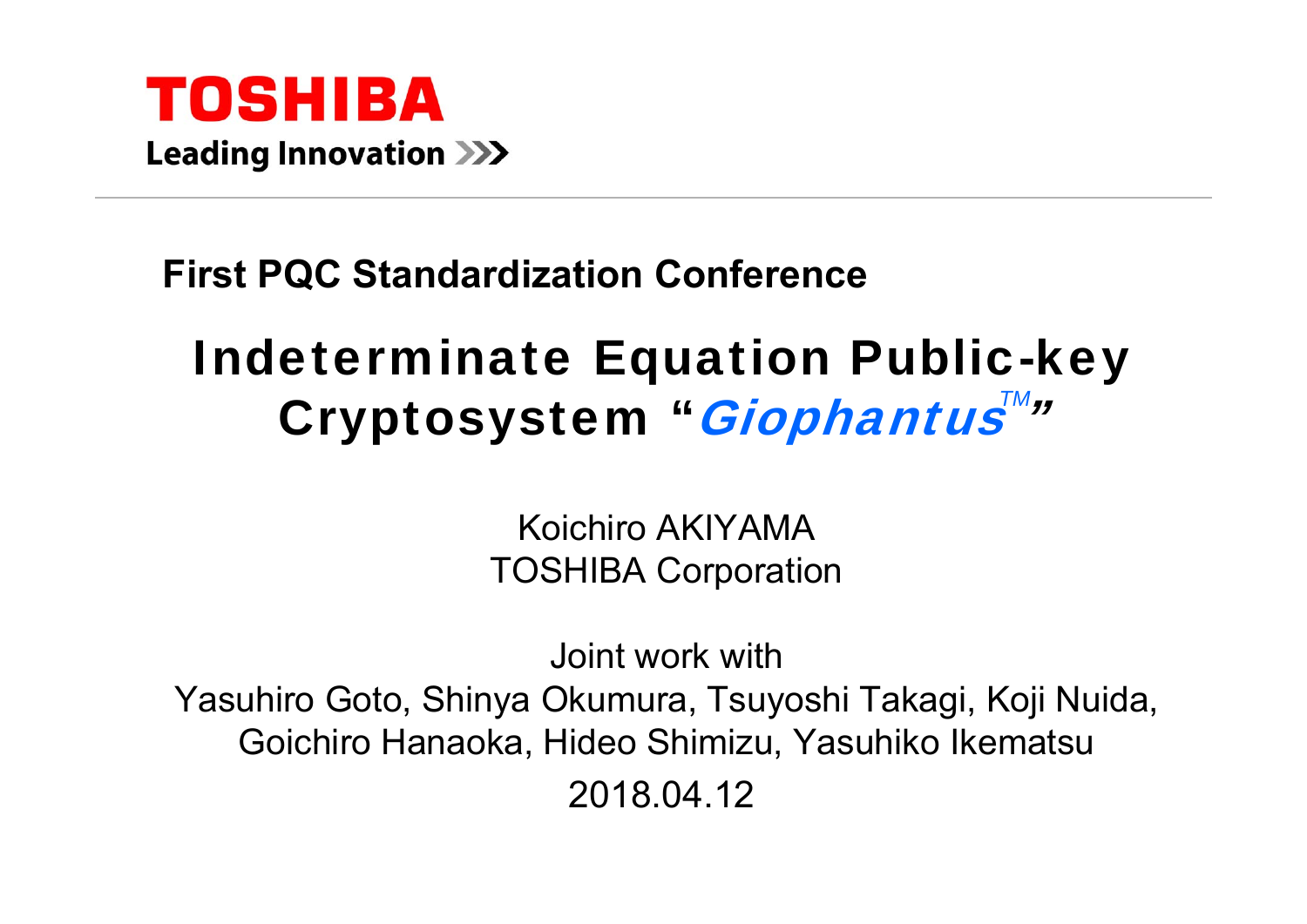# Concept for Design

TOSHIBA

#### **To construct a public-key cryptosystem whose security depends on some non-linear problem.**



**Giophantus** provides new variation of PQC which is located between **multivariate & lattice based** cryptosystem

Indeterminate Equation Public-key Cryptosystem - Giophantus - (First PQC Standardization Conference) **<sup>2</sup>**Leading Innovation >>>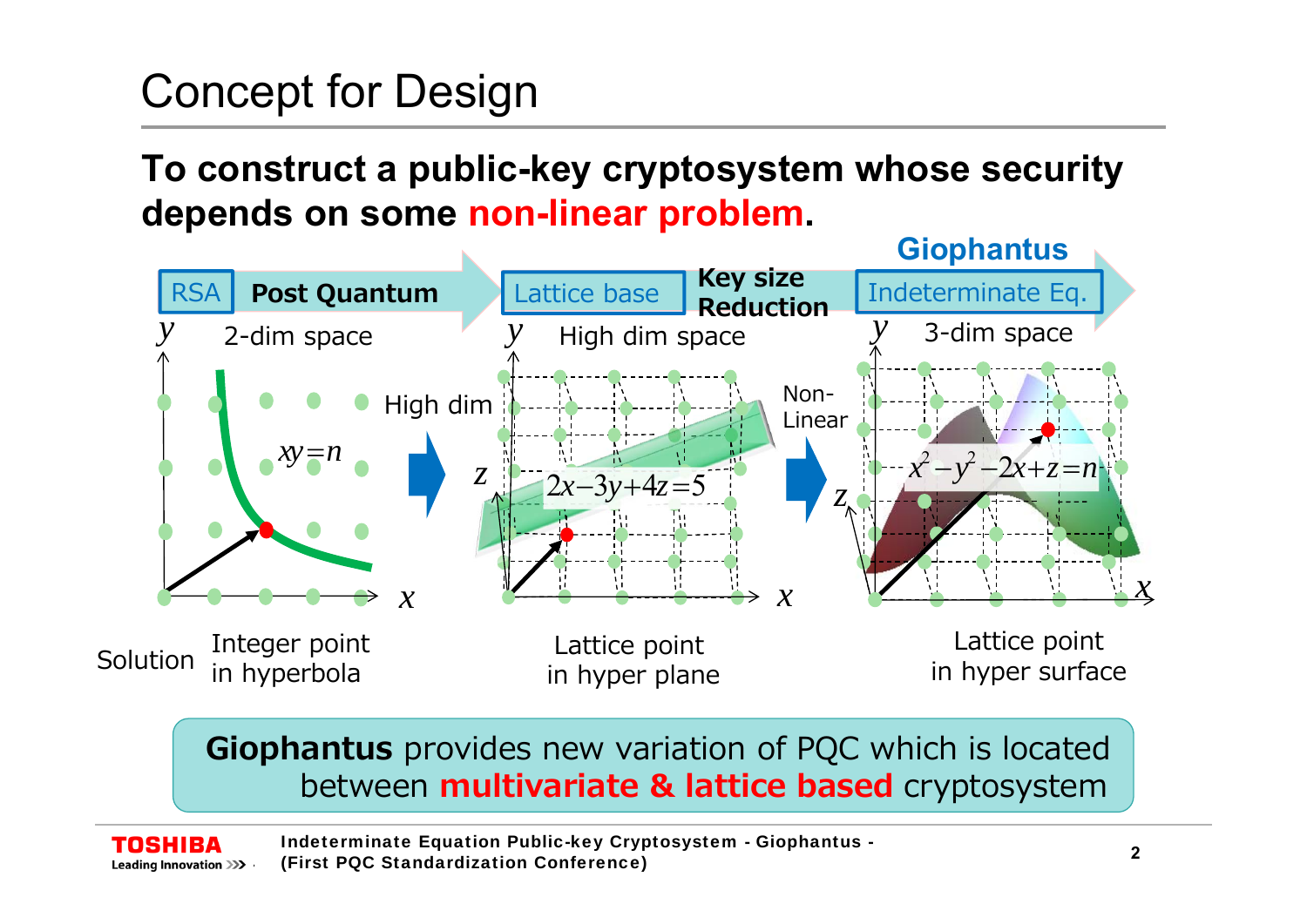# Indeterminate Equation Cryptosystem (Giophantus)

We take  $R_q (= F_q[t]/(t^n - 1))$  as underlying algebra.



Indeterminate Equation Public-key Cryptosystem - Giophantus - **<sup>3</sup>** (First PQC Standardization Conference) Leading Innovation >>>

.

TOSHIBA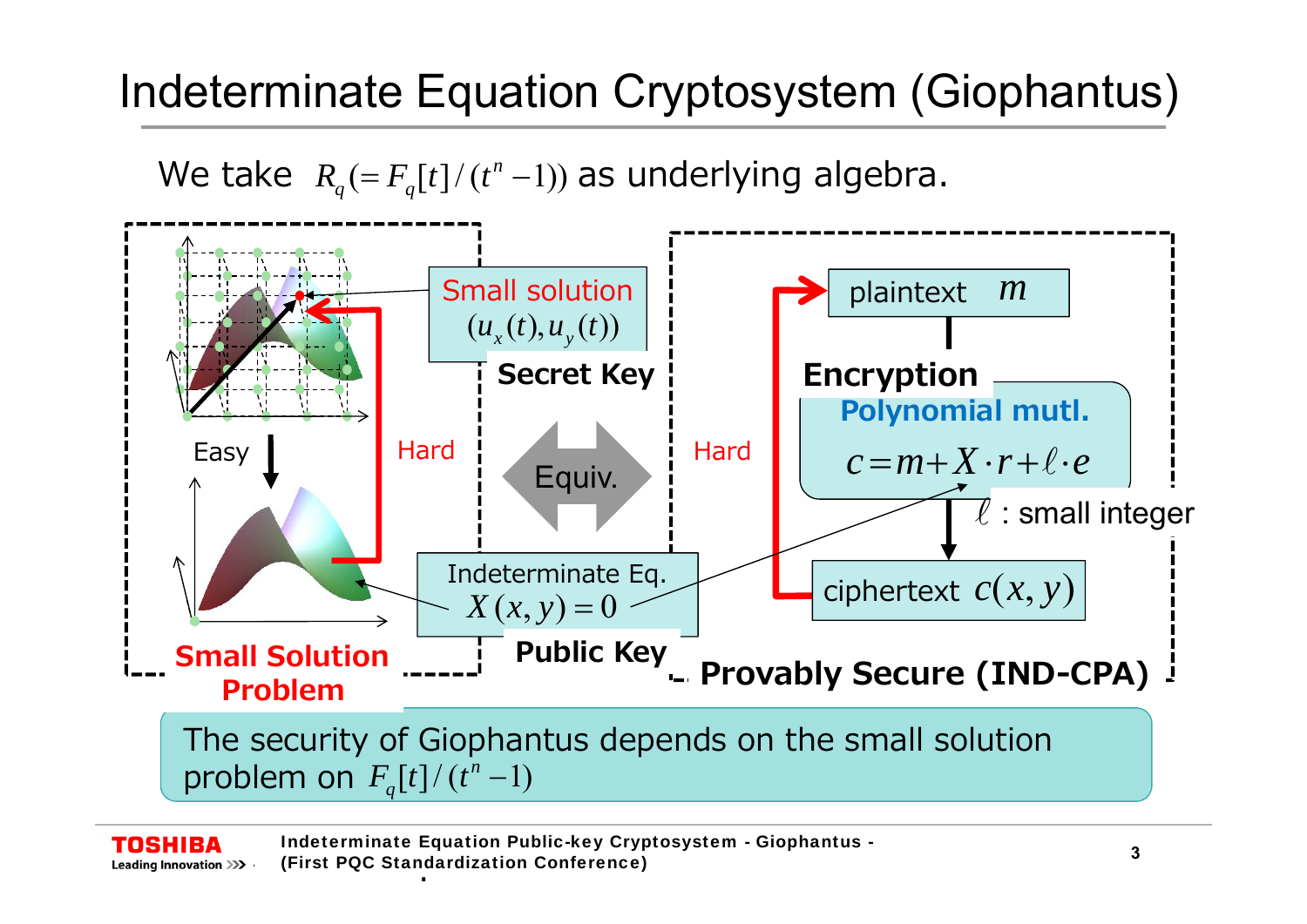# Encryption/Decryption

TOSHIBA



Indeterminate Equation Public-key Cryptosystem - Giophantus - (First PQC Standardization Conference) and the context of the context of the context of the context of the context of the context of the context of the context of the context of the context of the context of the context of the contex Leading Innovation >>>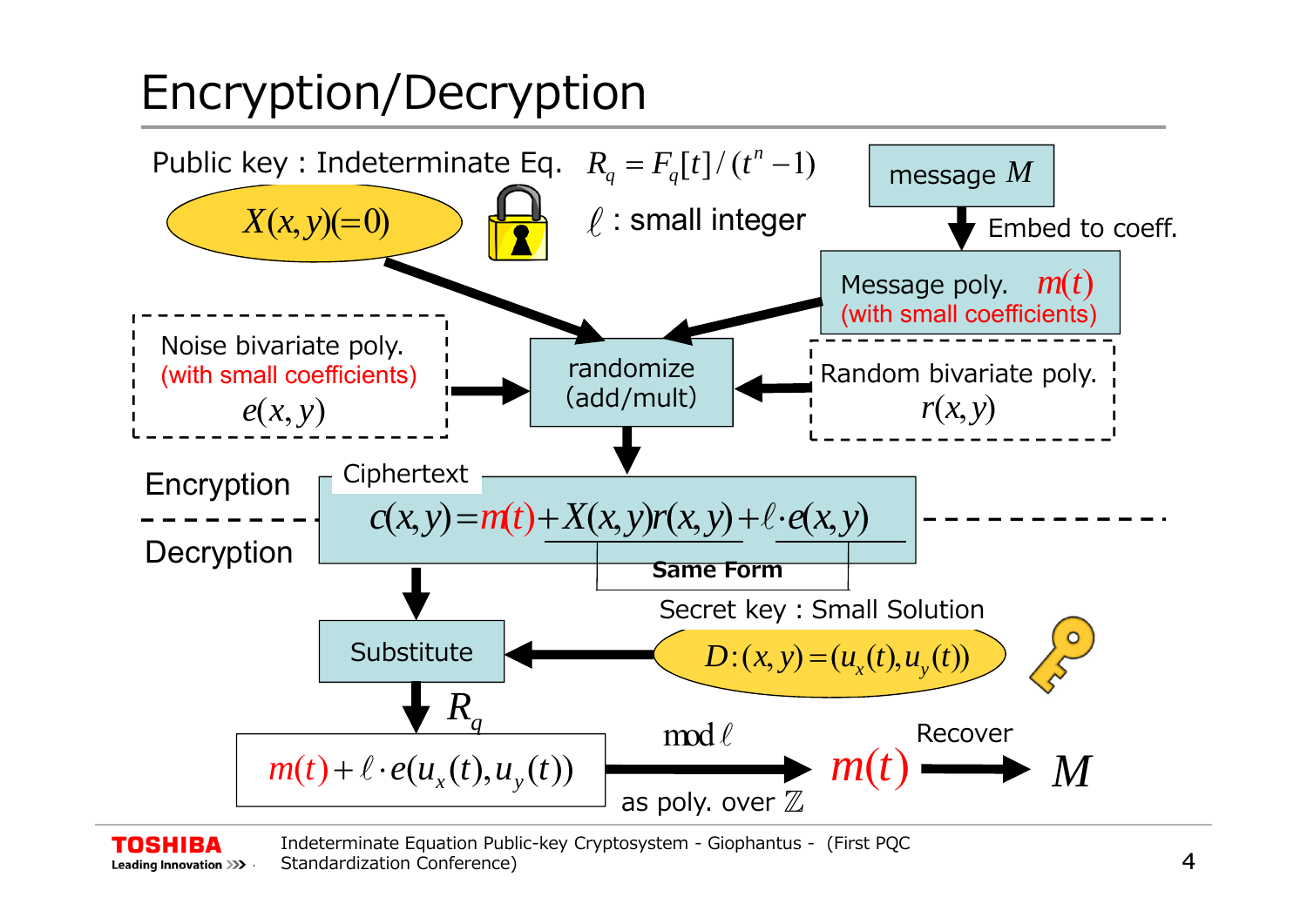#### Parameter & Benchmark

In linear case, namely deg  $X(x,y)=1$ , we choose the parameter *n* by cryptanalysis based on

the "**2016 estimate**".

 $\ell$  = 4

TOSHIBA

reference implementation

| $\overline{\mathsf{k}}$                             | $\overline{\mathsf{n}}$                                                           | $ {\bf q} $ | <b>Public</b> | <b>Secret</b><br>$Key(KB)$ Key(KB) | <b>Cipher</b><br>Text(KB) | <b>Key Gen</b><br>(Mcycle) | <b>Encrypt</b><br>(Mcycle) | <b>Decrypt</b><br>(Mcycle) |  |  |
|-----------------------------------------------------|-----------------------------------------------------------------------------------|-------------|---------------|------------------------------------|---------------------------|----------------------------|----------------------------|----------------------------|--|--|
| 128                                                 | 1201                                                                              | 467424413   | 15            | 0.6                                | 29                        | 93                         | 179                        | 336                        |  |  |
| 192                                                 | 1733                                                                              | 973190461   | 21            | 0.9                                | 42                        | 161                        | 379                        | 717                        |  |  |
| 256                                                 | 2267                                                                              | 1665292879  | 28            | 1.2                                | 55                        | 240                        | 627                        | 1187                       |  |  |
| <b>Small</b><br><b>High speed</b><br>prime<br>prime |                                                                                   |             |               |                                    |                           |                            |                            |                            |  |  |
|                                                     | q is a prime next to<br>$\ell-1+\ell(\ell-1)+2\ell(\ell-1)^2n+3\ell(\ell-1)^3n^2$ |             |               |                                    |                           |                            |                            |                            |  |  |

Indeterminate Equation Public-key Cryptosystem - Giophantus - (First PQC Standardization Conference) and the context of the context of the standardization  $5\,$ Leading Innovation >>>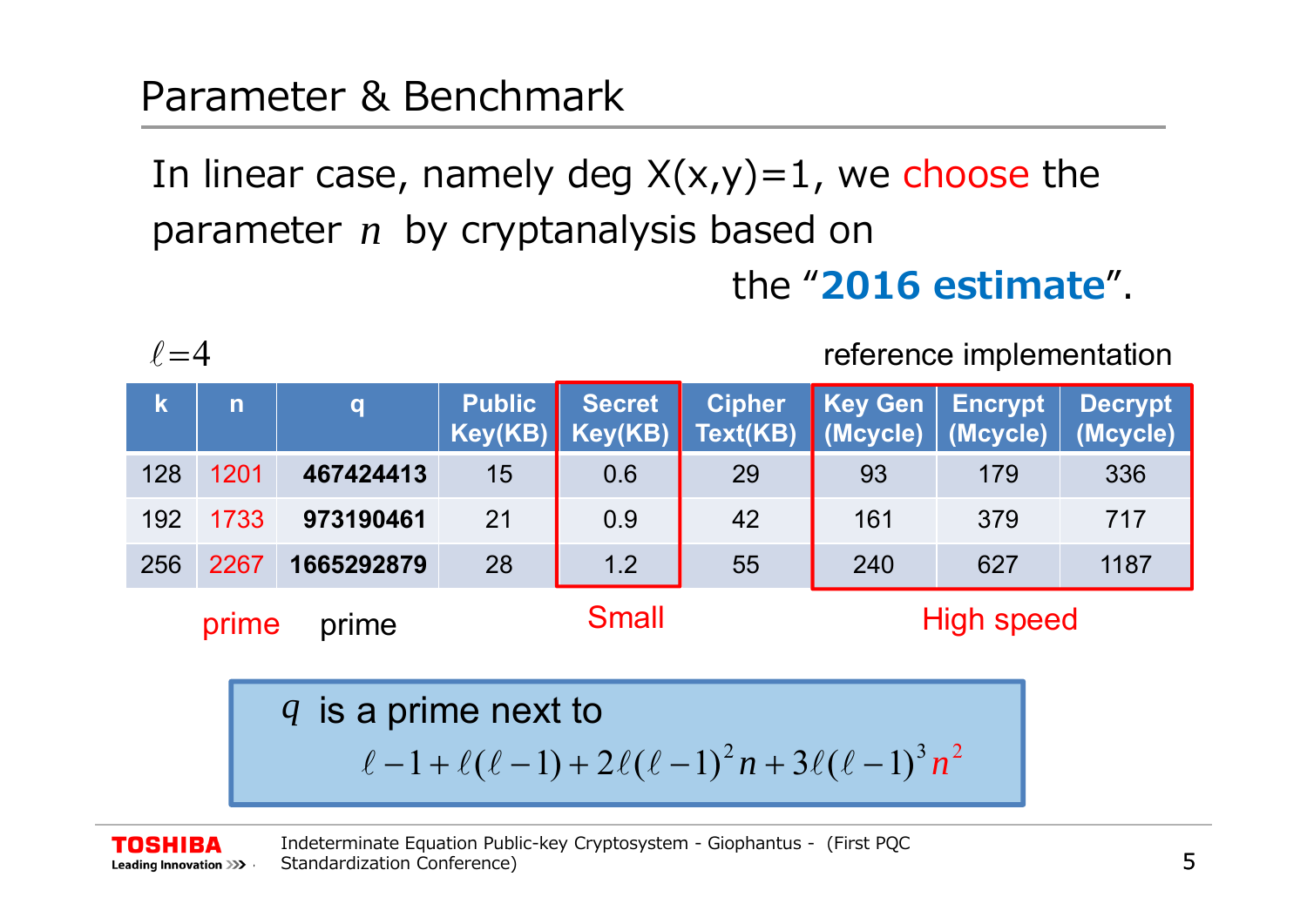#### **Decryption Attack**

$$
c(x, y, t) =
$$
\n
$$
m(t) + X(x, y, t)r(x, y, t) + \ell \cdot e(x, y, t)
$$
\n
$$
r = 1
$$
\n
$$
m(1) + X(x, y, 1)r(x, y, 1) + \ell \cdot e(x, y, 1)
$$
\nsmall solution

\n
$$
R_q = (F_q[t]/(t^n - 1))
$$
\nsmall solution

\n
$$
K(x, y, t) = 0
$$
\n
$$
X(x, y, t) = 0
$$
\nsmall solution

\n
$$
S(x, y, t) = 0
$$
\n
$$
S(x, y, t) = 0
$$
\n
$$
S(x, y, t) = 0
$$
\n
$$
S(x, y, t) = 0
$$
\n
$$
S(x, y, t) = 0
$$
\n
$$
S(x, y, t) = 0
$$
\n
$$
S(x, y, t) = 0
$$
\n
$$
S(x, y, t) = 0
$$
\n
$$
S(x, y, t) = 0
$$
\n
$$
S(x, y, t) = 0
$$
\n
$$
S(x, y, t) = 0
$$
\n
$$
S(x, y, t) = 0
$$
\n
$$
S(x, y, t) = 0
$$
\n
$$
S(x, y, t) = 0
$$
\n
$$
S(x, y, t) = 0
$$
\n
$$
S(x, y, t) = 0
$$
\n
$$
S(x, y, t) = 0
$$
\n
$$
S(x, y, t) = 0
$$
\n
$$
S(x, y, t) = 0
$$
\n
$$
S(x, y, t) = 0
$$
\n
$$
S(x, y, t) = 0
$$
\n
$$
S(x, y, t) = 0
$$
\n
$$
S(x, y, t) = 0
$$
\n
$$
S(x, y, t) = 0
$$
\n
$$
S(x, y, t) = 0
$$
\n
$$
S(x, y, t) = 0
$$
\n
$$
S(x, y, t) = 0
$$
\n
$$
S(x, y, t) = 0
$$
\n<math display="</math>

Vercauteren et. al consider this relation leads to breaking IND-CPA.

Indeterminate Equation Public-key Cryptosystem - Giophantus - (First PQC **TOSHIBA** Standardization Conference) 2008 - English Conference 6 **Leading Innovation >>>**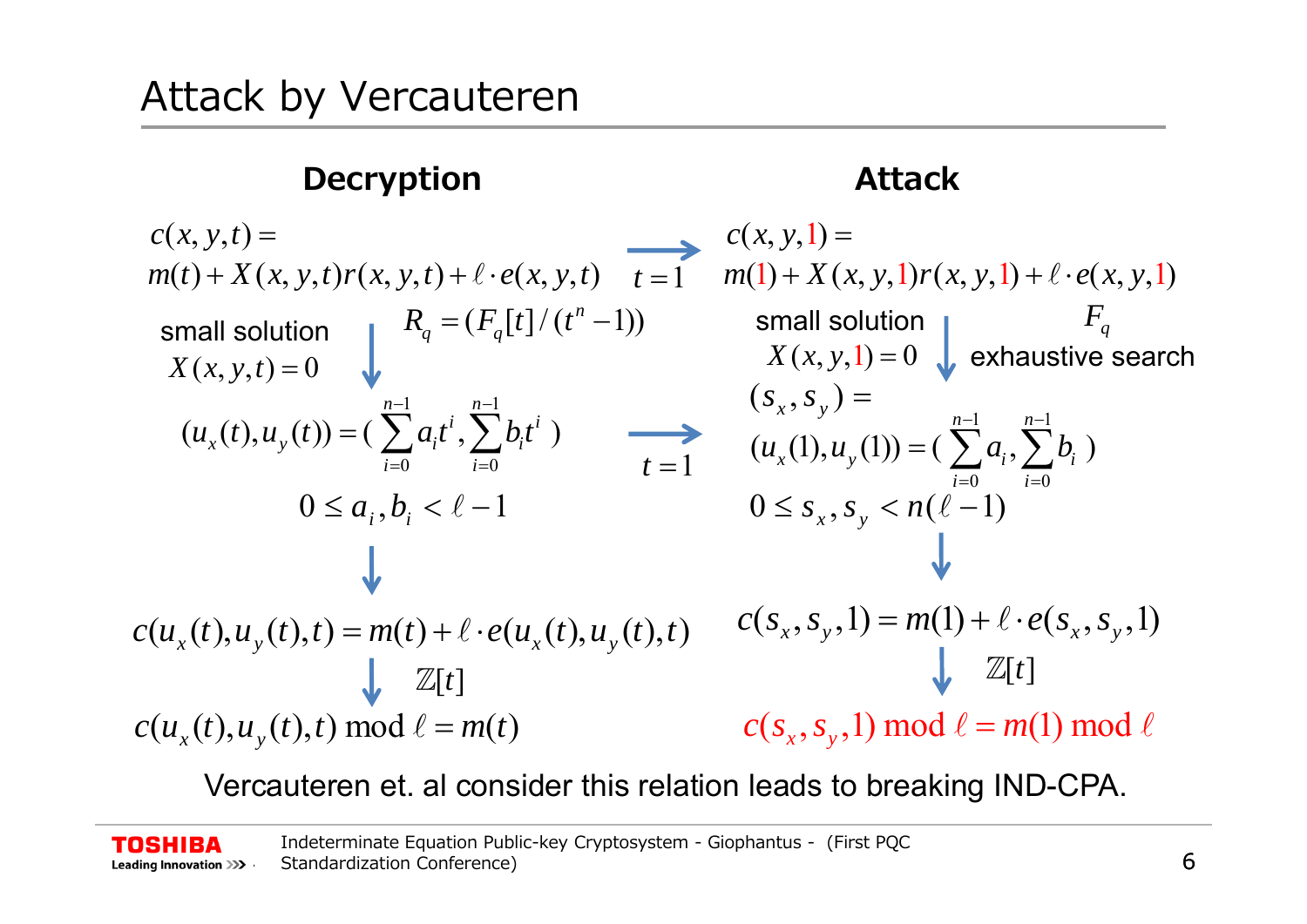$$
c(s_x, s_y, 1) = m(1) + \ell \cdot e(s_x, s_y, 1) \quad F_q
$$
  

$$
c(s_x, s_y, 1) \mod \ell = m(1) \mod \ell \quad \mathbb{Z}
$$

 $(\ell-1)n + 2(\ell-1)^2 n^2 + 3(\ell-1)^3 n$  $2 \times 2$   $2(0 \times 1)^3 \times 3$ *q* must be larger than

 $\sqrt{2}$ 

$$
c(u_x(t), u_y(t), t) = m(t) + \ell \cdot e(u_x(t), u_y(t), t)
$$
  
\n
$$
u_y(t) = m(t)
$$
\n
$$
u_y(t) = m(t)
$$
\n
$$
u_y(t) = m(t)
$$
\n
$$
q
$$
 is a prime next to\n
$$
\ell - 1 + \ell(\ell - 1) + 2\ell(\ell - 1)^2 n + 3\ell(\ell - 1)^3 n^2
$$
\n
$$
\mathbb{Z}[t]
$$
\nin appropriate parameters

$$
c(s_x, s_y, 1) \bmod \ell = m(1) \bmod \ell
$$
 is not satisfied !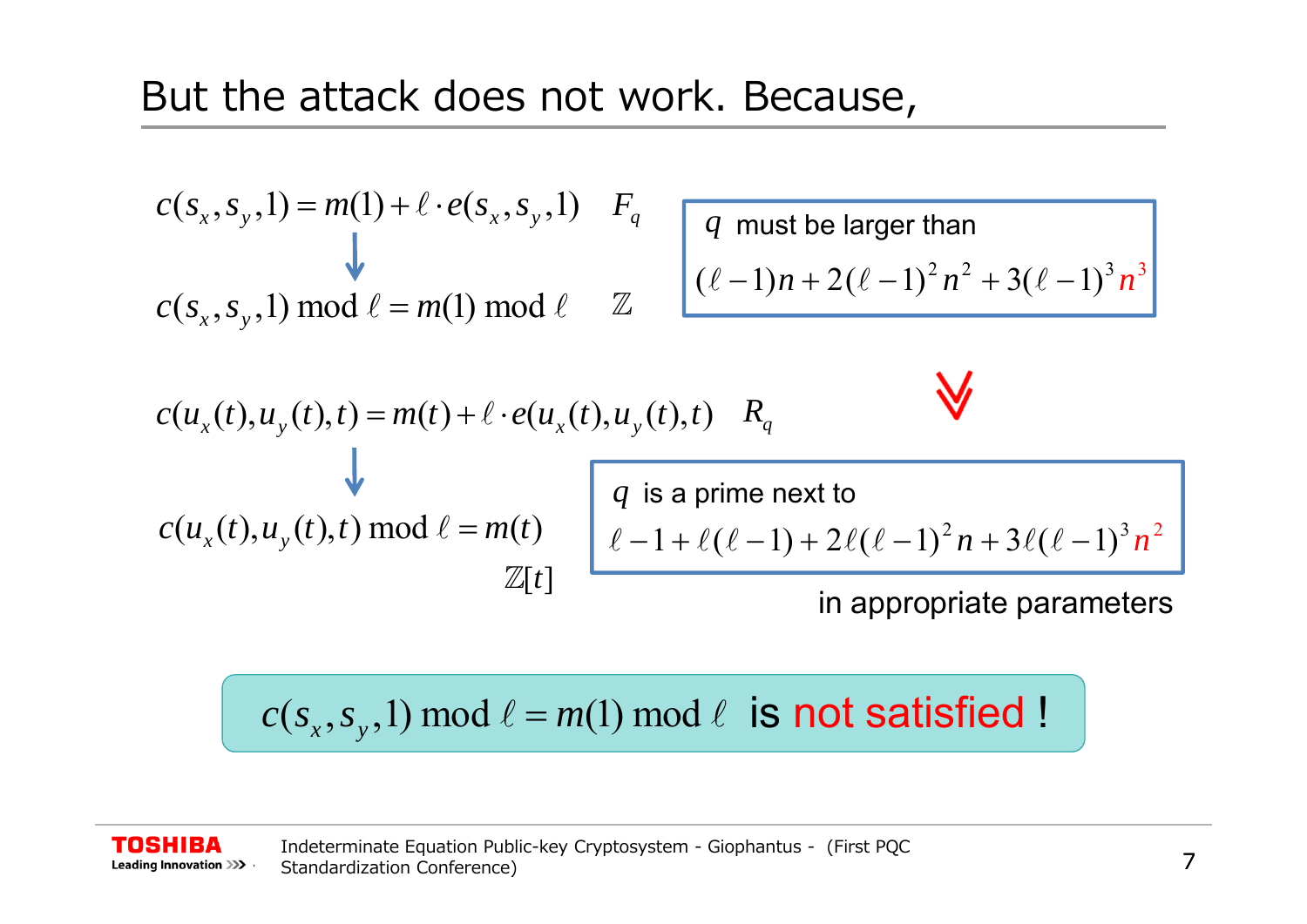### Experimental Result

We set  $\ m(1) \ \text{mod} \ \ell = 1$ 

|      |             | c(sx, sy, 1)   | mod  |      | the minimum required q | lattack      |              |        |
|------|-------------|----------------|------|------|------------------------|--------------|--------------|--------|
|      |             |                |      |      | appropriate            | attack       | /appropriate |        |
| 201  | <b>2438</b> | 2541           | 2528 | 2493 | 467424413              | 140344178502 |              | 300.25 |
| 1733 | 2558        | <b>24271</b>   | 2509 | 2506 | 973190461              | 421634751198 |              | 433.25 |
| 2267 | 2492        | <u> 2470  </u> | 2472 | 2566 | 1665292879             | 943804735206 |              | 566.75 |

correct answer

Since the attack requires q which is over 300 times larger than appropriate one, the correct answer never be obtained when q is little bit large prime to .

$$
\ell - 1 + \ell(\ell - 1) + 2\ell(\ell - 1)^2 n + 3\ell(\ell - 1)^3 n^2
$$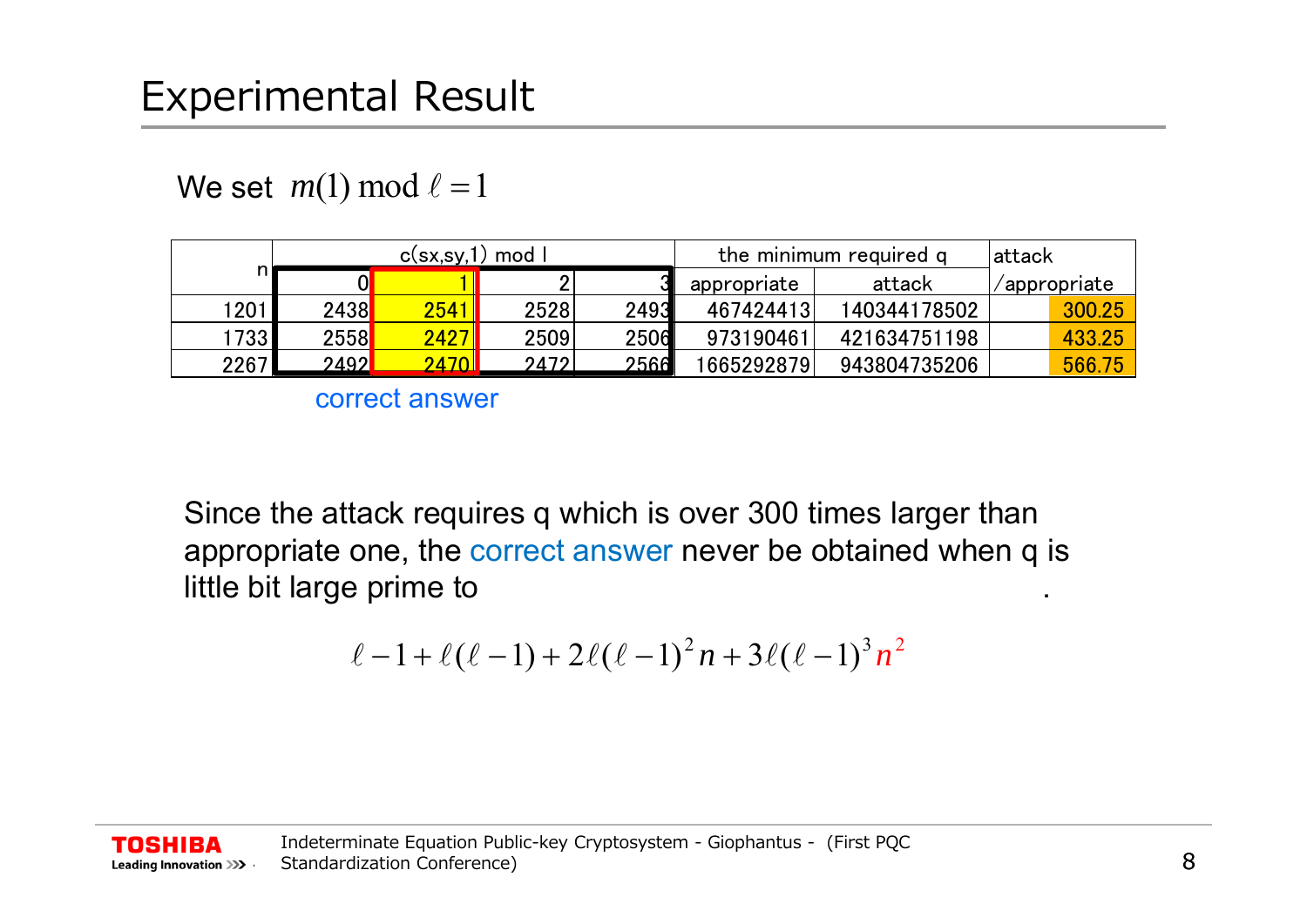# **Conclusion**

- We proposed a new variant of PQC called "Giophantus" which is located between Multivariate and Lattice based.
- Giophantus requires short secret key in size and short process time.
- **NATA:** Vercauteren's Attack does not work on Giophantus.